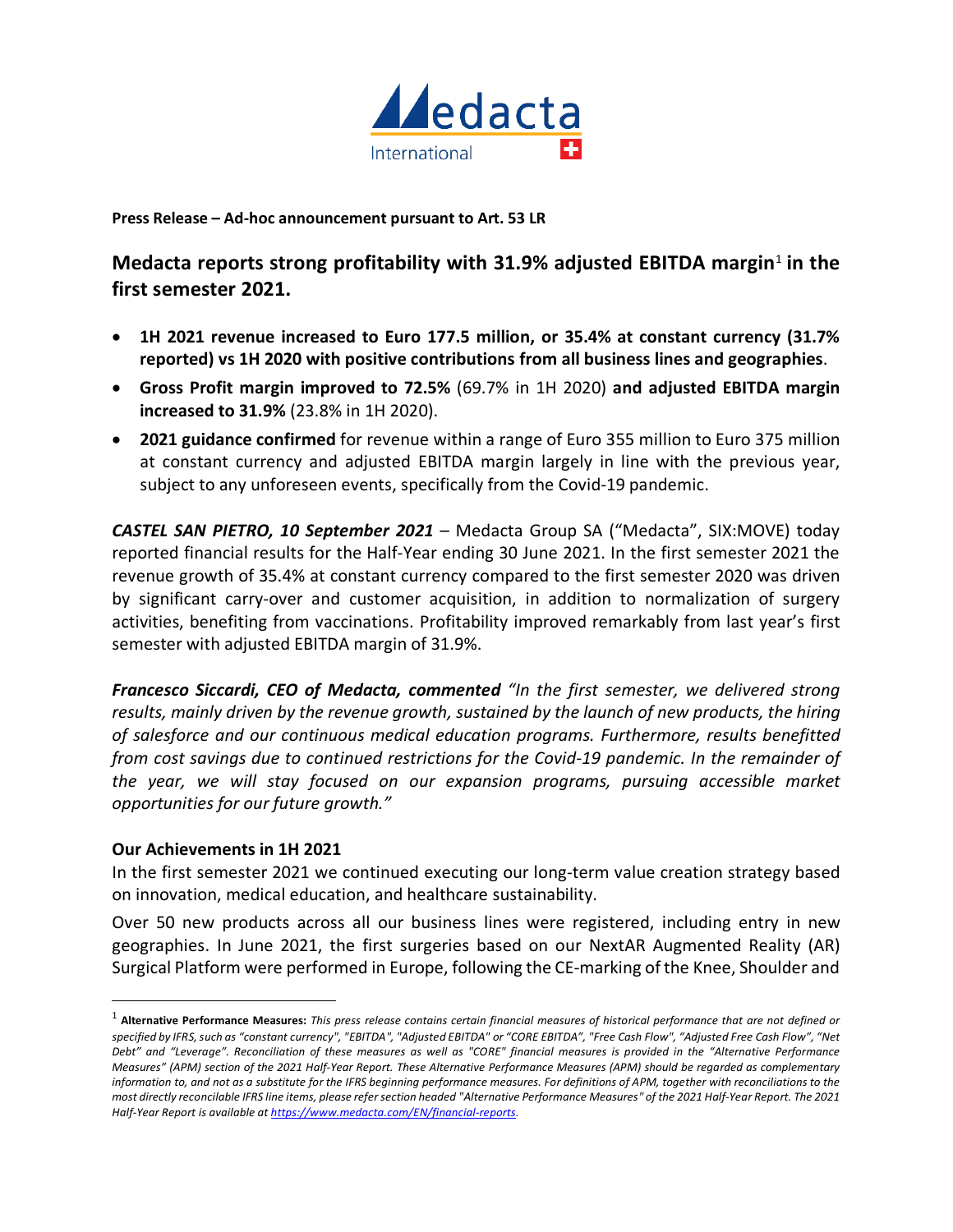Spine Applications. Also, in May 2021, the NextAR Shoulder Application received FDA clearance, further expanding the U.S. NextAR offering, which already included the Knee Application, FDAcleared in 2020.

Our Marketing and Medical Education Programs continued, and since June, international travel and congresses have restarted.

During the semester, we continued to invest strategically in the hiring of personnel to support the operation and the salesforce expansion. Instrument sets increased significantly to serve new customers.

KEY FINANCIAL FIGURES (UNAUDITED)

| (Million Euro)                    | 30.06.2021 | 30.06.2020 |
|-----------------------------------|------------|------------|
| Revenues                          | 177.5      | 134.8      |
| Gross Profit                      | 128.6      | 93.9       |
| Profit for the period             | 29.7       | 9.7        |
| Alternative Performance Measures: |            |            |
| EBITDA                            | 50.1       | 31.9       |
| Adjusted EBITDA*                  | 56.6       | 32.1       |
| Adjusted EBITDA margin*           | 31.9%      | 23.8%      |
| Free Cash Flow                    | (8.5)      | (7.9)      |
| Adjusted Free Cash Flow**         | 13.4       | (4.7)      |
| (Million Euro)                    | 30.06.2021 | 31.12.2020 |
|                                   |            |            |

| , , , , , , , , , , , , , , , , , , |        |      |
|-------------------------------------|--------|------|
| <b>Total Assets</b>                 | 15 / 1 |      |
| <b>Total Equity</b>                 | 192 N  |      |
| Equity Ratio                        | 41 9%  | 7.3% |
| Number of employees                 | 1246   | 183  |

\* Adjusted for provisions on litigations (Euro 4.5M) and extraordinary legal expenses (Euro 2.0M). The reconciliation is provided in the "Alternative Performance Measures" section of the 2021 Half-Year Report.

\*\* Adjusted for extraordinary legal expenses (Euro 2.0M), extraordinary tax payment (Euro 18.0M) and non-recurring investments (Euro 1.9M). Please see the "Alternative Performance Measures" section of the 2021 Half-Year Report for the reconciliation of the "Adjusted Free Cash Flow".

### **Revenue growth**

Revenue increased 35.4% at constant currency, from Euro 134.8 million in the first semester 2020 to Euro 177.5 million in the first semester 2021 (31.7% on a reported currency basis), with positive contribution from all business lines and geographies.

### **Gross Profit margin improvement**

Medacta reached Euro 128.6 million of Gross Profit, 36.9% higher than the first semester of 2020 (EUR 93.9 million). The Gross Profit as a percentage of sales in the first six months of 2021 increased to 72.5%, from 69.7% in the first semester 2020, primarily as a result of the surge in revenue and the improved utilisation of instruments that increased at a slower pace than revenue.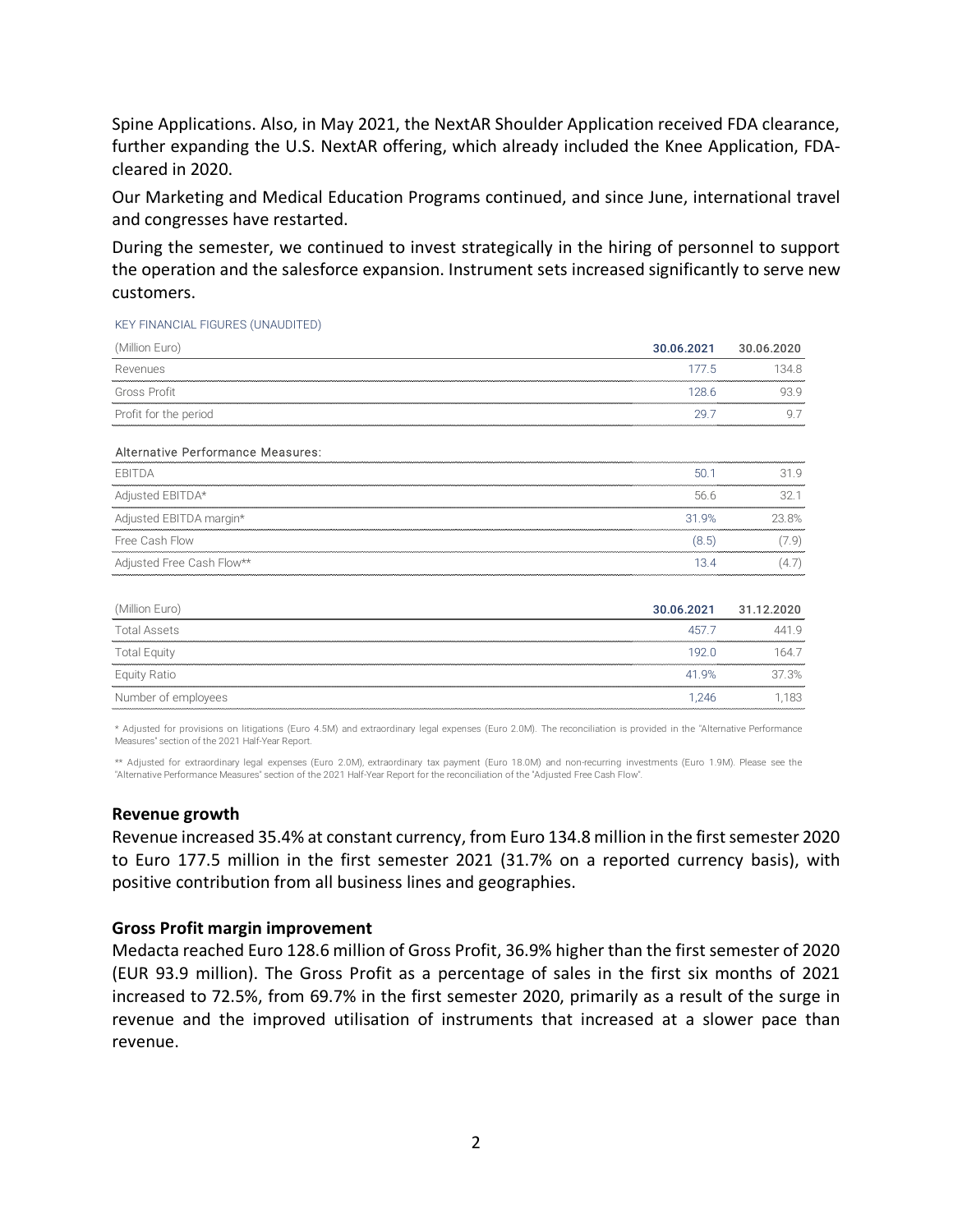## **31.9% adjusted EBITDA margin**

The Adjusted EBITDA amounted to Euro 56.6 million (Euro 32.1 million in the first semester 2020), corresponding to a margin of 31.9% compared to 23.8% in the first semester 2020. The increase in Adjusted EBITDA margin reflects primarily the leverage on fixed costs from higher sales volumes, along with savings in travels and congress participation costs due to continued travel restrictions for Covid-19.

## **Strong improvement in Profit for the period**

The Profit for the period increased to Euro 29.7 million, 16.8% on revenues, compared to Euro 9.7 million in the first semester 2020.

## **Solid Balance Sheet**

Thanks to the first semester 2021 performance, Medacta's balance sheet further strengthened, with total assets increasing to Euro 457.7 million and an equity ratio of 41.9% at the end of the reporting period (37.3% in year-end 2020). The Adjusted Free Cash Flow generated in the first semester 2021 amounted to Euro 13.4 million after Euro 24.1 million investments, including new instruments and R&D projects. Net Debt as of June 30, 2021 amounted to Euro 97.1 million.

## **Outlook 2021**

The second semester 2021 revenue growth is expected to normalize as the 2020 comparative period already benefited from previous pent-up demand in certain geographic areas. We confirm our 2021 guidance of revenue, revised upward last July, within a range of Euro 355

million to Euro 375 million at constant currency, and an adjusted EBITDA margin largely in line with the previous year, subject to any unforeseen events, specifically from the Covid-19 pandemic.

# **Detailed reporting**

Medacta's 2021 Half-Year Report can be downloaded via this link: <https://www.medacta.com/EN/financial-reports>

# **Webcast Today at 3:00 pm (CEST)**

Medacta Group SA will present its 2021 Half-Year Results during a webcast today at 3:00 pm (CEST). The results call will be headed by Francesco Siccardi (CEO) and Corrado Farsetta (CFO). The conference will be held in English.

Live-Link:<https://www.webcast-eqs.com/medacta20210910>

For participants to the conference call (slides only): <https://www.webcast-eqs.com/medacta20210910/no-audio>

Dial-in numbers for conference call function only: CH: +41 445806522 DE: +49 69201744220 UK: +44 2030092470 USA: +1 8774230830

PIN: 62975521#